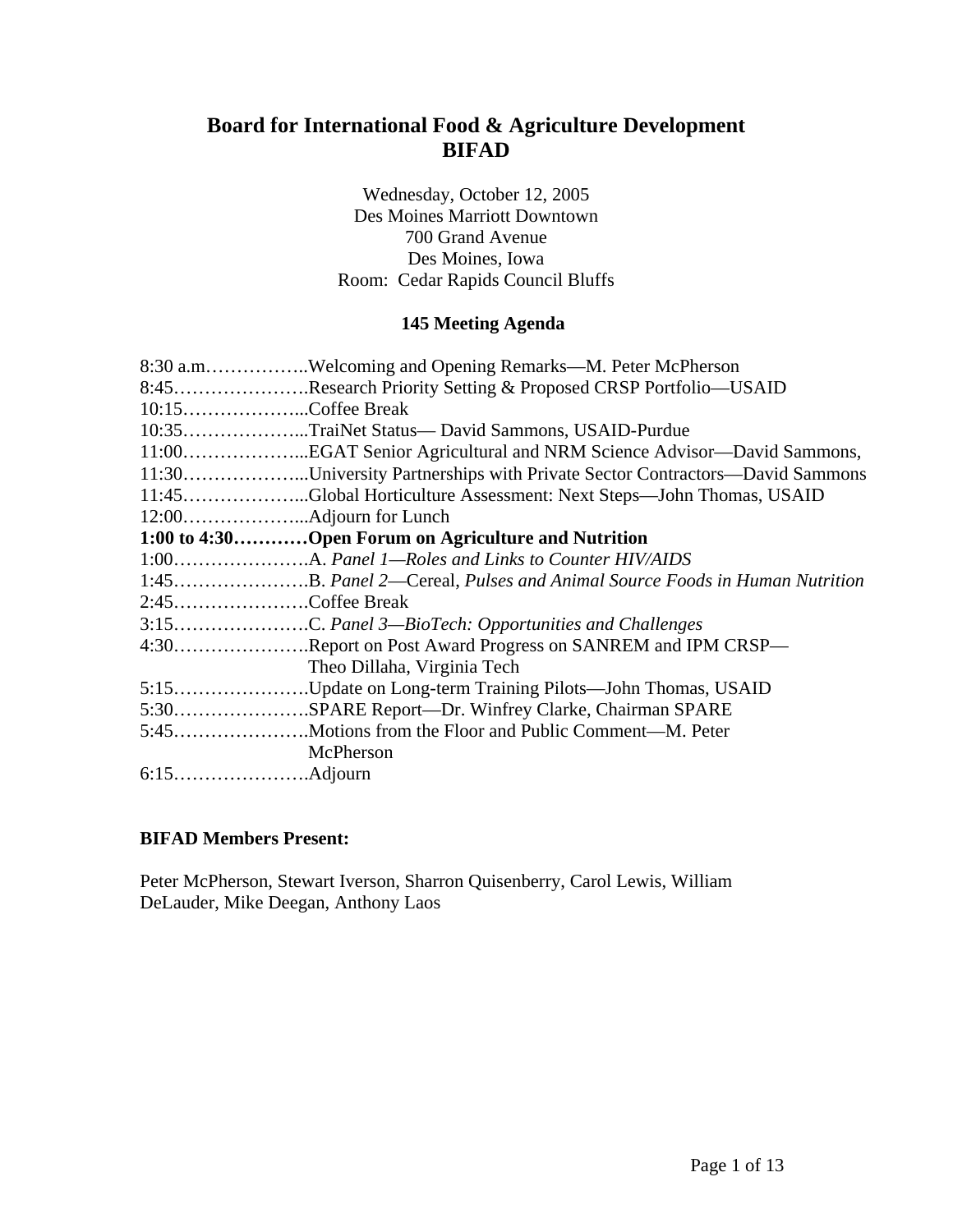## **Introduction and Opening Remarks-Peter McPherson**

Commends USAID for willingness to investigate new and better ways of reviewing CRSPs, and being open to the possibilities for innovation and/or new research foci.

## **Research Priority Setting and Proposed CRSP Portfolio- John Thomas (USAID/EGAT/AG Acting Director, Office of Agriculture)**

The CRSP Review process began about two years ago during a management review of the subsectors IPM, SANREM, and Fisheries. The review process was initiated by the recognition that USAID needed to rationalize its investments, prioritize its work, and better tell the story about what USAID wants to achieve. There had been no recent assessments of individual CRSPs in terms of their relevance to current research needs.

The goal of USAID is to have an impact on increasing incomes and reducing poverty: To develop a coherent CRSP research portfolio that addresses critical agriculture and natural resources management issues relevant to current development needs.

Objectives:

- Identify a coherent vision and set of research priorities consistent with agricultural strategy and agency priorities
- Identify most critical research issues with potential for development impact
- **•** Propose mechanisms for implementation of this program
- Develop a portfolio of activities that are flexible and responsive to USAID mission needs

Process to date has been:

- Desktop review of priority setting process
- **Stakeholder consultation in DC**
- Public dissemination and feedback on research framework and proposed CRSP portfolio
- Review of feedback from University partners, USAID mission staff and BIFAD.

The current status is that the proposed changes are PROPOSED. There is room for revision. The proposed modifications include:

 Change from CRSP to CRCBD (Collaborative Research and Capacity Building for Development)

Development of **Research Themes** (these do not refer to individual CRCBDs…rather there may be topics or focal points that are relevant to one or more of the themes.)

- 1. Staple Food Systems for Increased Incomes
- 2. Higher Value Products for Diversified Incomes
- 3. Agricultural & Natural Assets for Maintenance and Regeneration of the Resource Base
- 4. Policy, Markets, Trade & Governance for Pro-poor Growth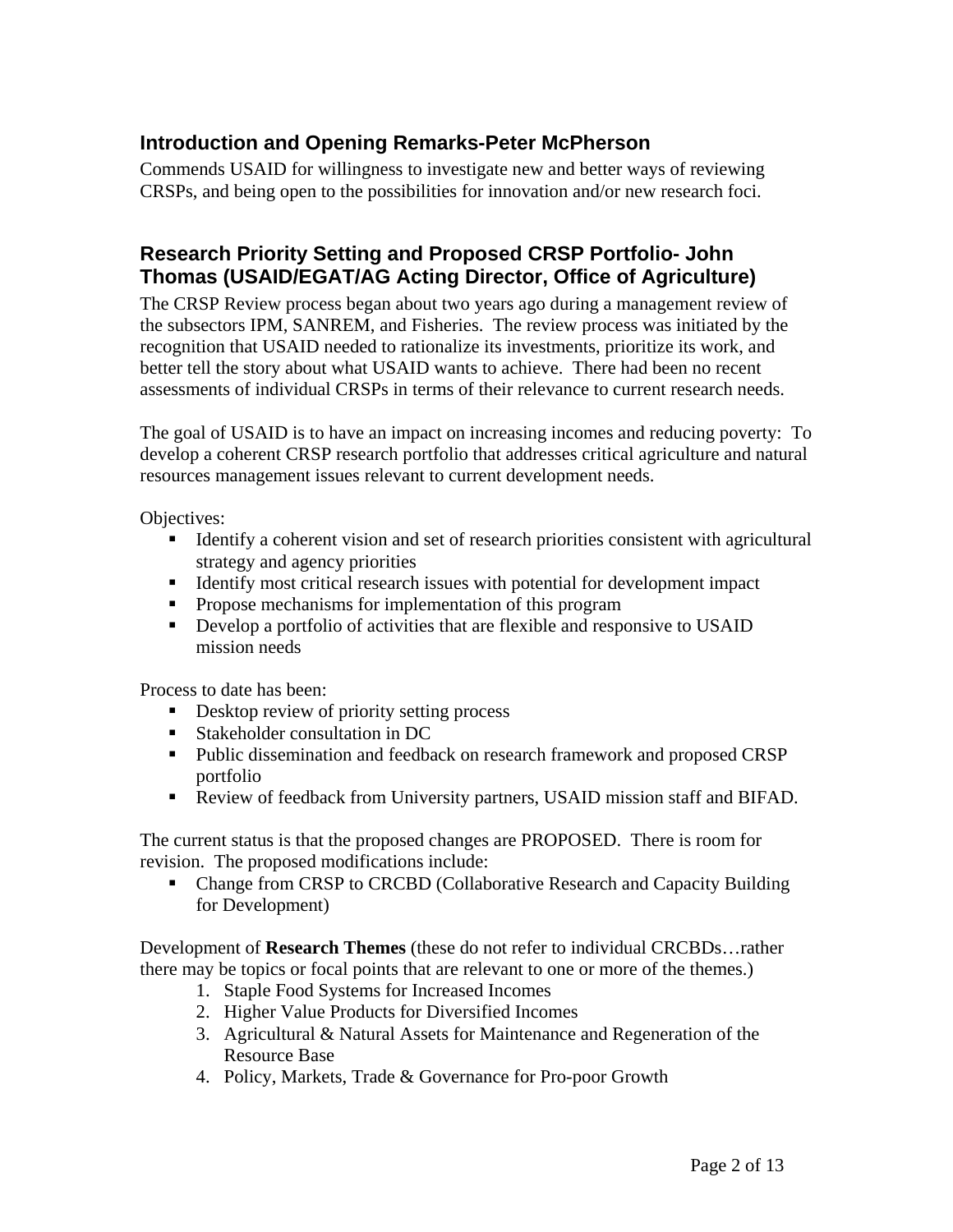Proposed **program themes** include (programs are more specific in orientation and contribute to furthering knowledge in, and realization of, the above broad research themes):

- 1. Grains, Roots, and Tubers
- 2. Legumes
- 3. Aquaculture and Fisheries
- 4. Horticulture/Specialty Crops
- 5. Animal-based Food Systems.

It is also composed of CRCBD program themes that focus on critical cross-cutting research, capacity building, and development issues:

- 6. Soil, Water, and Ecosystems Services
- 7. Assets and Market Access
- 8. Innovations for Fragile and Marginal Areas
- 9. Promotion, Integration, and Response

USAID has been communicating changes and receiving review feedback via the USAID website. We have received both support and points of concern. Overall feedback has been thoughtful. After feedback, we will consult with BIFAD to release the final portfolio. Some concerns:

- Not enough time for feedback
- People wanted to, but weren't able to, see the feedback from others. We are making an effort for that to happen, but we need to eliminate names from comments. We will be posting comments publicly, and for the next round of comments, we are exploring how to set up an interactive website.

Clarifications regarding the proposed changes:

- Core funding for individual CRSPs will target more focused research
- CRSPs were deliberately framed broadly to allow flexibility to access a broader range of University expertise and to attract Mission support via potential buy-ins.
- USAID will not shift funding of research activities to missions. Instead missions will be provided the opportunity to buy in for additional research.

Some issues for further discussion:

- How to maximize integration of nutrition
- Need to build on strengths, research should benefit Title XII institutions, but we also need to keep in mind how to improve livelihoods in developing countries
- Reed to explore what the US comparative advantages are
- Consistent among all was that capacity building is a valuable US contribution to development
- How to further include private sector partners
- How do we maximize integration and incorporate key topics such as nutrition?
- How do we maximize inter-CRSP collaboration?
- How do we consolidate knowledge across the CRSP portfolio?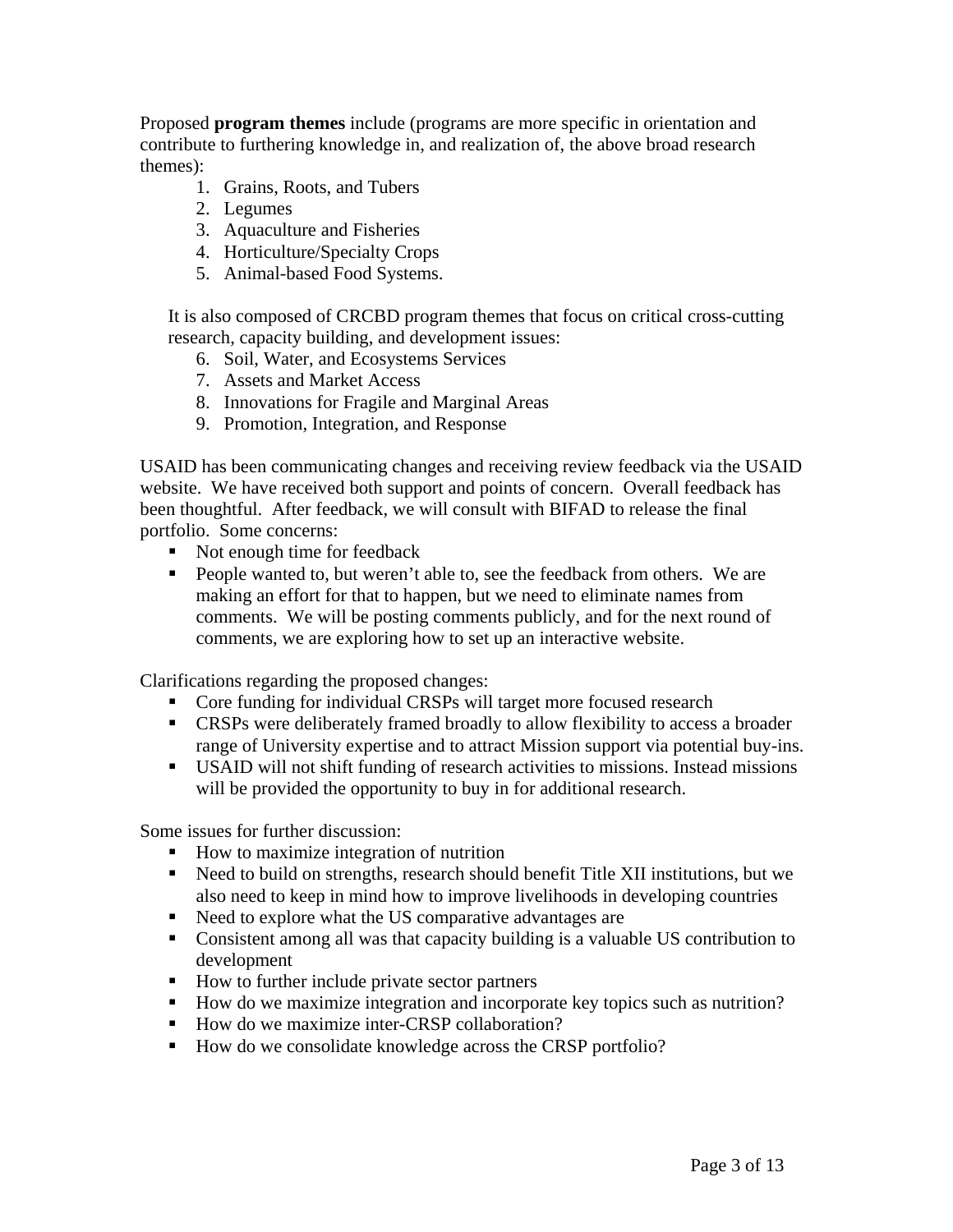Clarifications are needed on primary research themes. What is the appropriate breadth of core research for certain CRSPs? (particularly for Fisheries; Grains, Roots and Tubers; and Legumes)

## *Discussion*

Main Points:

- **Nutrition is identified as one critical area that cuts across all CRSPs, and which** might be a way to strengthen inter-CRSP activities.
- Jeff Dahlburg of Sorghum producers-INTSORMIL was useful in both US and in developing countries, and we are **concerned that the proposed merging of sorghum research into the broader research focus of grains, roots, and tubers**, would threaten this valuable research and advancement in sorghum production.
- **McPherson-made the point that there must be mission buy in to what the CRSPs are** doing.
- Demment, Global Livestock-USAID needs to be aware of how resources are spread out geographically and/or topically. Thus far, the way that decisions have been made with regards to the new framework threaten to use the resources unwisely, and to dilute their potential. **Not enough hard decisions have been made about where to focus resources**. We can't just lump everything together.
- There must be a continued focus on long term capacity building. Some of the language in the new framework is troubling because it seems to favor short term training. The **piece that is missing is long term training and institutional capacity building**.
- **The portfolio must contain a vision of the future**. There must be a promotion of imagination and creativity. That is not evident in the proposed framework. We need to have a portfolio that is **defined by critical issues and is more articulate.**
- **Process of developing new framework is a cause for concern** because AID has lost capacity in agriculture. The people who made these decisions are not necessarily well versed in international agriculture. **Substance is a concern**….it needs to be scientifically analyzed over a longer period of time. For example, there is no mention of water and how to manage it….this is an emerging crisis.
- **Concern that this is donor driven process,** and seeking a way to spread money across commodities. This is a recipe for disaster, as in the CG system. Because it is donor driven by short term objectives, and driven by forces outside of the country, there is never any capacity building in the countries.
- **Funding** is one of the main issues-generalized discussion on how to leverage the limited resources in best way possible. This still needs to be worked out. There will be a need to find funding elsewhere. We cannot reduce the funding for what we have in the CRSPs…they would be ineffective.
- USAID has been asked by Congress to expand the portfolio, but we have limited resources. So we need to consolidate. We will continue core funding, but don't know yet which research areas. This is why we need help from BIFAD.
- Some CRSPs have millions of dollars of mission buy in, other have little.
- It is not really an option to add more CRSPs...you go past the point of critical mass and reduce the overall effectiveness of all of them.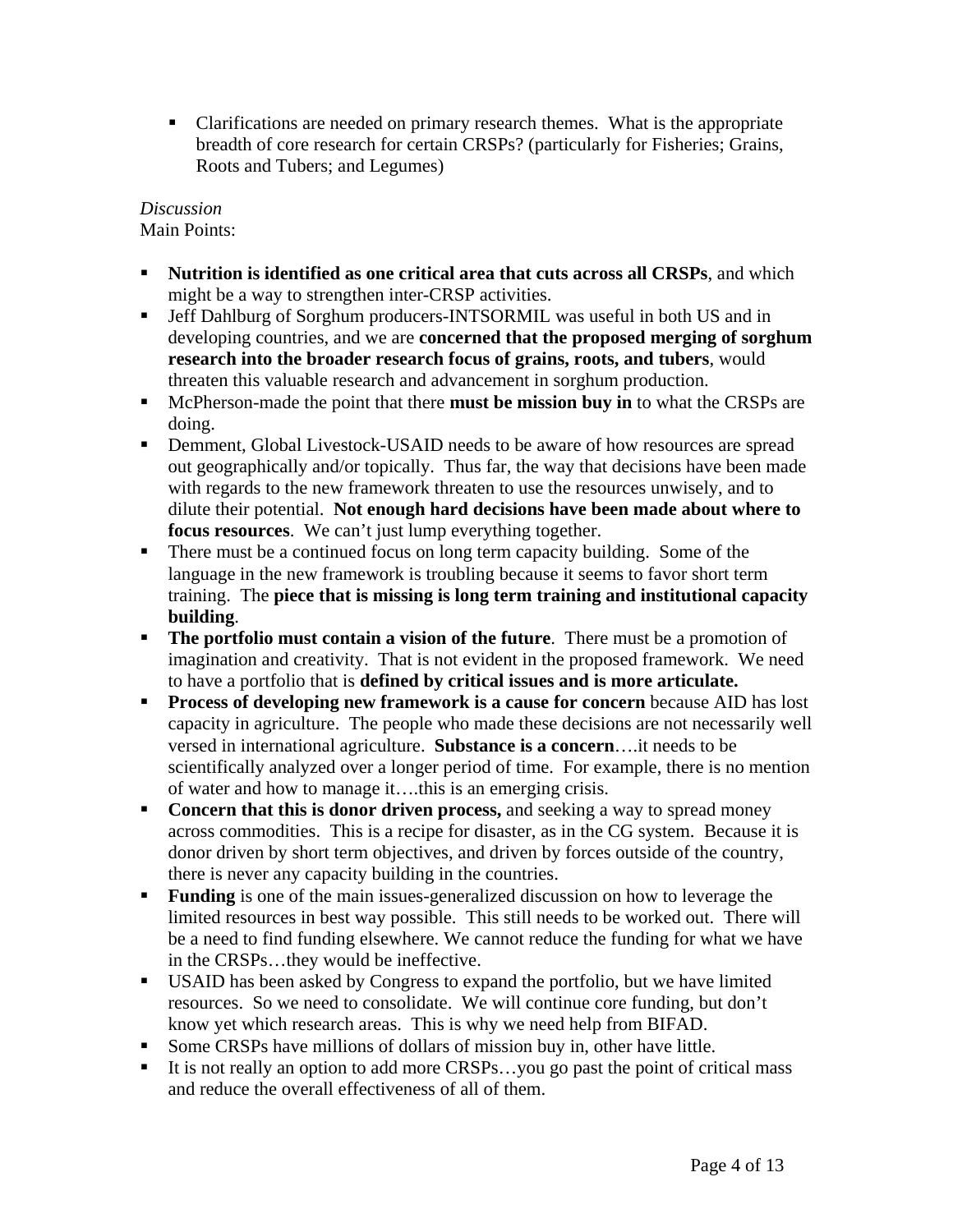- The new acronym (CRCBD) is going nowhere. CRSP is already recognized.
- There seems to be a pattern that emerges in this discussion "if it isn't broken, don't fix it."

# **TraiNet Status-David Sammons (USAID/Purdue)**

Background-From the perspective of the agency, TraiNet ensures that students are legitimate. Universities objected to using it because it does not to enable them to track students on their campuses reliably and thus universities feel TraiNet exposes them to unacceptable security risks.. There has been an ongoing effort to resolve this issue…which would address university concerns and also address security concerns on the part of the agency. Agency has decided that there is no flexibility, and that TraiNet has to be imposed (response from Fred Scheck).

In terms of the J1 Visa requirement, the Agency will review requests from missions to waive the requirement on a case by case basis.

**There is no real flexibility on the university concern, but there is some flexibility on the mission concern and the J1 Visas. There is no other way to appeal the decision, and no flexibility on the TraiNet requirement.** 

Universities are responding by scheduling activities in countries rather than bringing them here.

BIFAD agreed to revisit the issue after a year.

# **EGAT Senior Agricultural and NRM Science Advisor**

It was decided at the May  $19<sup>th</sup>$  meeting that in order for EGAT to strengthen its foundation in science, there needed to be a high level, well-respected, extremely capable, internal science advisor to work on agricultural and natural resources management issues. This position is in accordance with the agency agriculture strategy that science and technology will be mobilized in development. A position description was drafted. There were three changes made from an earlier draft reviewed by BIFAD as follows:

- 1. Reporting-would report to deputy assistant administrator that is responsible for agriculture, not to the Assistant Administrator of EGAT..
- 2. The position would complement the position of agency chief scientist. The chief scientist will work at a conceptual level, while the agriculture science advisor would be more at a "hands-on" programming and operations level.
- 3. The responsibilities assigned this individual are condensed. S/he would advocate use of science that is high quality and relevant to the goals of the agency, and strengthen science to be congruent with bureau's agricultural and natural resources management portfolio.

BIFAD must decide if it can support this and we can start recruitment.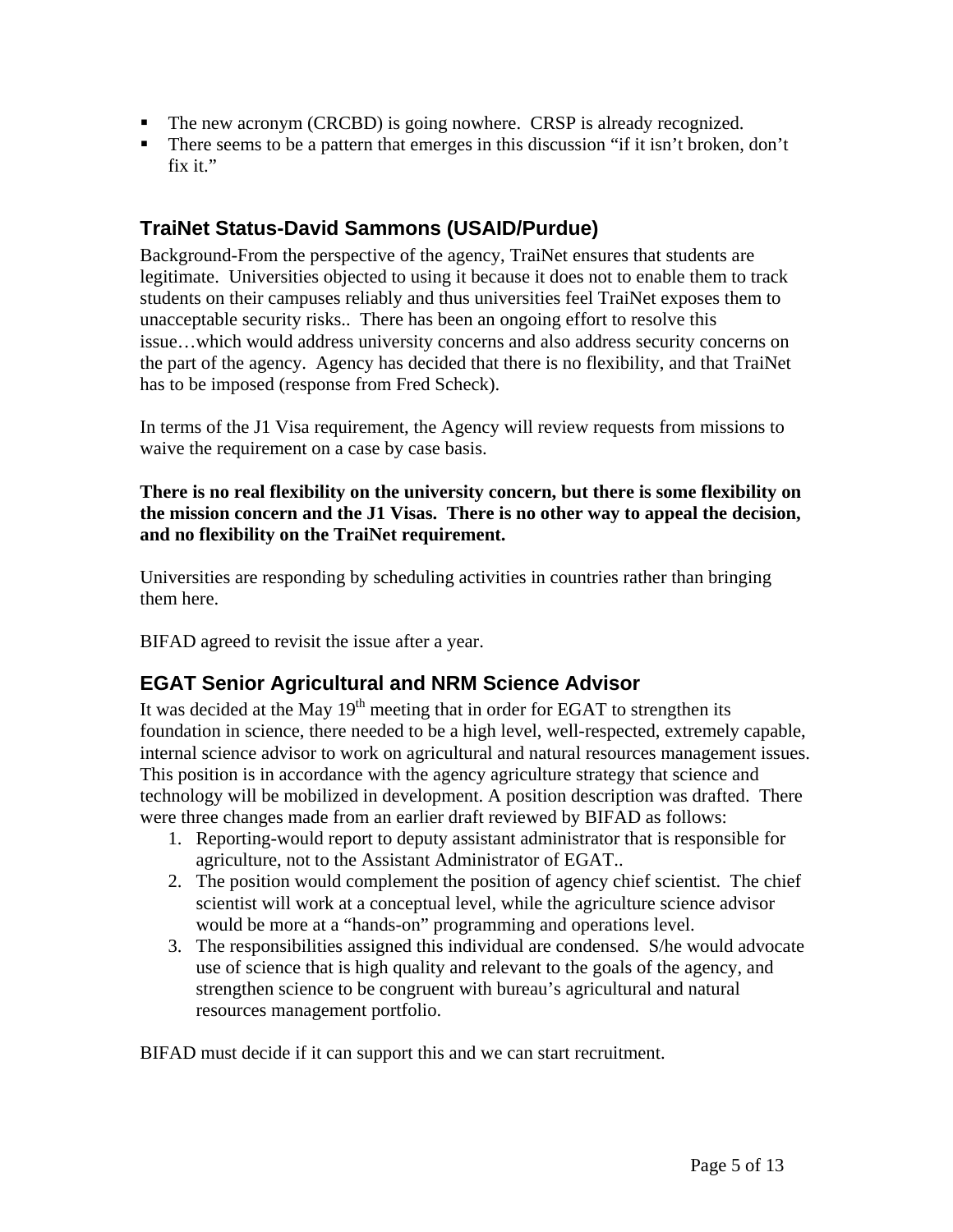In terms of David Sammons' position as university liaison, he will be finished next summer. There will be a need to hire someone else (it was agreed that this position is important to USAID, and must be renewed). There is agreement that there needs to be someone to work with universities and to work technically within the Office of Agriculture.

The point was made that the science advisor needs to at least have a "dotted" direct line to the assistant administrator…even if that line is not used on a regular basis. The person must have the ability to have direct access to the assistant administrator. This position needs to be high profile and high level.

At Jackie Schafer's USAID/DAA/EGAT request, this EGAT advisor should report to the deputy administrator as noted above.

At Peter's request, it is noted that this person needs to have dotted line access. This person would be occupied with CRSPs for at least ½ the time. During the interview process, this person will ask how much time will be spent with the CGIARs. We don't want it to be a lot, since they will have limited impact there. We should not wait for the chief scientist to be hired. We need to push this along, and the money will follow.

## **Motion passed on beginning process to find Agriculture Science Advisor**

# **Global Horticulture Assessment: Next Steps-John Thomas**

The assessment was completed in June. The assessment team was made up of people from Michigan State, Purdue, UC Davis, Hawaii, and achieved excellent participation. It was a model for how to get multiple stakeholders together. It cost \$500,000, but it was a model for how we should identify research objectives. We are now looking to many issues that this has raised and need to resolve them. For example, we need to better understand the demand side of things. Where are the gaps? Where are we already supporting? What is the best implementation mechanism? It does not have to be a CRSP….it could be an IQC, for example. Or could be funded with direct input from a mission, since many agriculture programs are embedded in strategic objectives. The October  $7<sup>th</sup>$  meeting was a good start.

# **Revisit CRSP Issue**

Points made by Peter McPherson

- There is a concern about deferring major decisions to a bidding process and to the CRSPs, rather than looking at the whole and trying to make some strategic allocations.
- There is concern that the decisions that are made now, are only relevant now, and will change in five years. We have become more of a short term agency, and the fear is that this could push the CRSPs into more short term operations at the expense of building capacity. If you were continue to use a commodity focus, the concern is that you miss new and important pressing matters.
- There is also a question about money. I am against more CRSPs. At some point, it becomes ineffectual because resources are so diminished.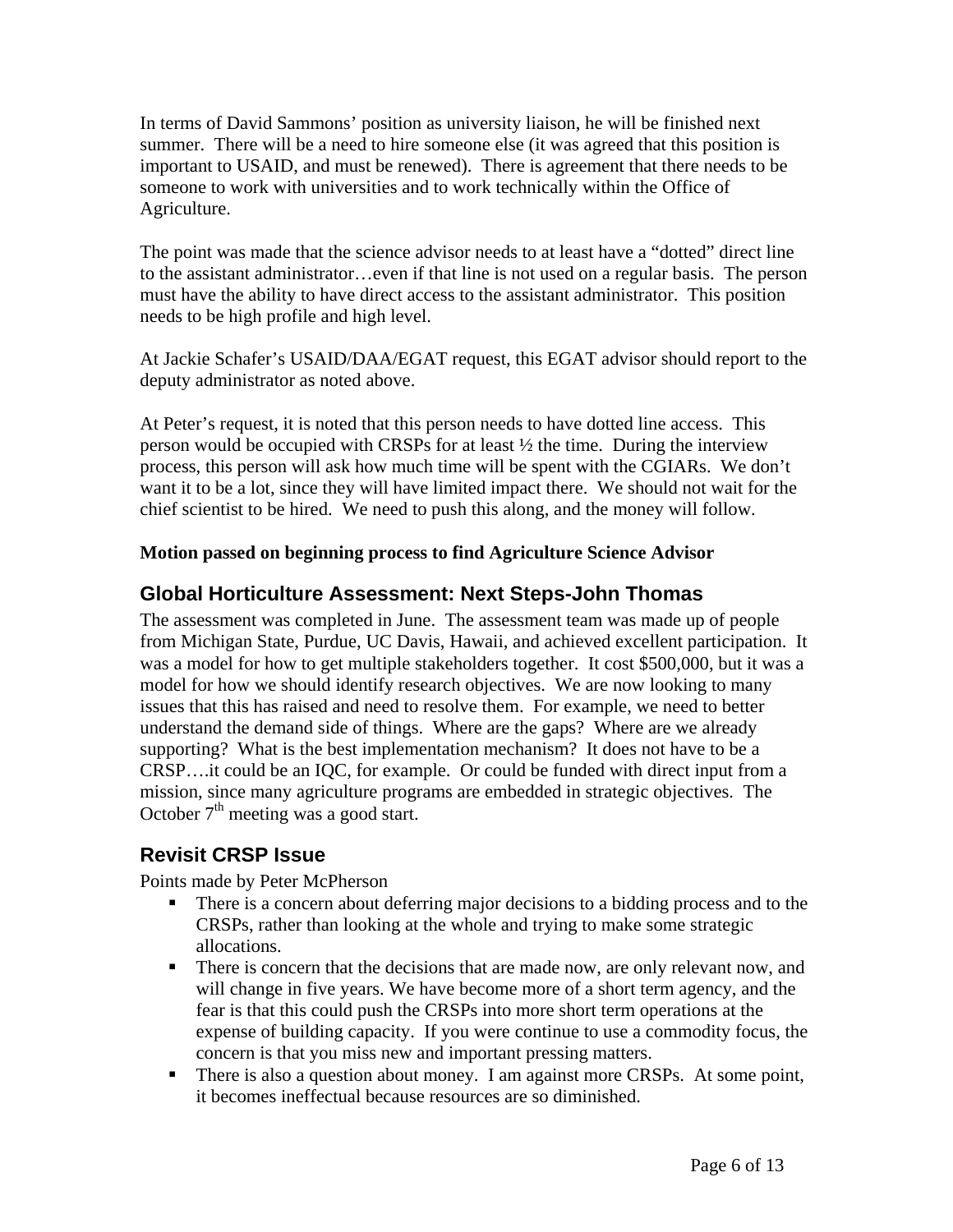Sharon Quisenberry (BIFAD Member) notes that there needs to be a systems approach to making decisions and that there cannot be a dilution of resources.

Mike Deegan (BIFAD Member) It is important that CRSPs have a focus on health and safety. There needs to be advanced research into industrial agriculture, which creates a wealth basis for those countries. As it is, it looks like we are spread way too thin. We need to take more of a proactive approach, rather than reactive.

But how do we arrive at what the priorities are?

# **University Partnerships with Private Sector Contractors-David Sammons**

*A brief has been provided.* AID is increasingly relying on private sector contractors, particularly for the larger projects. Universities are an important source of expertise in many of these projects. Thus, many of the private sector contractors tap them for input and involvement during the proposal writing process. However, universities are reporting that when the time comes to do the work, they are often bypassed or shut out. They feel as though they are getting the short end of the stick on these contracts.

To address this problem, several suggestions have been made: Universities get teaming agreements upfront; to request on part of universities a right of first refusal; clearer rules on proposal evaluation with proposed subcontractors (how often will subs be used, etc); post-project reviews to determine if universities were used effectively.

Some of the larger contractors (Chemonics and DAI) were asked to provide feedback. Overall they say that contractors do not systematically abuse their subcontractors. The goal of business is development, not to generate business for universities. Four points:

- 1. Universities need to be more flexible in terms of providing their personnel
- 2. There are questions about how to partner in light of concerns about access to data and IPRs.
- 3. Further monitoring would be excessive
- 4. Short term assignments may not be a good fit for universities.

With the endorsement of BIFAD, SPARE will provide additional feedback and findings to BIFAD in February.

# **SPARE Report (change in agenda), Dr. Winfrey Clarke, SPARE Chair (handout provided)**

1. Rewrite of SPARE Charter is complete and SPARE's new charter has been signed. New charter increases membership from six to eight: Land Grant representatives are Winfrey Clarke-Virginia State/SPARE Chair; Sandra Russo-University of Florida; Bobby Moser-Ohio State University. Non-Land Grant member is Robert Parrlberg-Wellesley. USAID members are: David Hess EGAT/AG; John Thomas Acting Director EGAT/NRM; and an as yet unnamed individual possibly from a geographic bureau. The private sector representative is Jane Gleason from DAI). SPARE has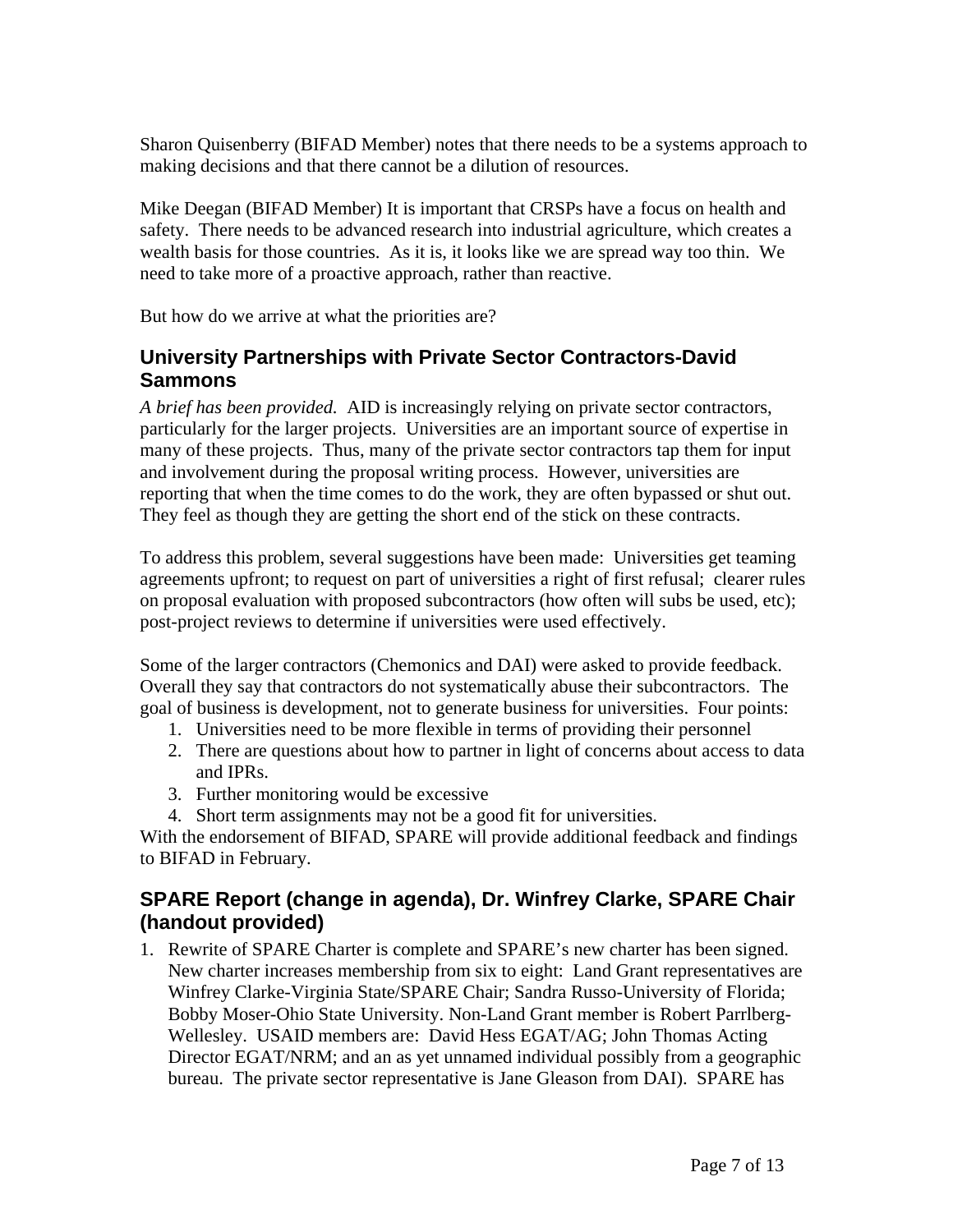two liaisons: Tony Laos representing BIFAD, and John Vreyens, representing NASULGC/BOAA.

- 2. SPARE Agenda:
	- a. CRSP management issues and concerns-how to more fully engage CRSPs in supporting agency goals. Assist in appointment of new science advisor.
	- b. Explore ways for the university community to be more engaged in assisting USAID in implementing agency goals.
	- c. Facilitate USAID and BIFAD efforts to increase long term training.
	- d. Facilitate agency efforts to expand M&E and to engage the university community in M&E efforts.

*Discussion points:* 

- Look to universities as collaborators to enhance and improve long term training.
- Before moving forward on how SPARE will work with and engage the private sector and universities, please run the methodology by BIFAD.

# **Open Forum on Agriculture and Nutrition**

(There is a PDF document that contains all PowerPoint presentations from this forum. Below are summary points of presentations and discussion)

### *Panel 1-Roles and Links to Counter HIV/AIDS*

Speakers: Stewart Iverson—Moderator Ms. Boitshepo Bibi Giyose, UNDP/Botswana Dr. Mary Shawa, Government of Malawi

> Presentation 1: "The Role and Impact of HIV/AIDS on Food Security and Nutrition: The African Experience" Ms. Boitshepo Bibi Giyose.

Presentation 2-"Nutrition Roles and Links to Countering HIV/AIDS: Malawi's Experience," Dr. Mary Shawa.

#### *Panel 2-Cereal, Pulses and Animal Source Foods in Human Nutrition*

Speakers: Dr. Montague, UC Davis—Moderator Dr. Timothy Phillips, Texas A&M Dr. Maurice Bennink, Michigan State University Dr. Lindsay Allen, USDA/UC Davis

> Presentation 1: "Building Human Capacity for National Development in Developing Countries," Montague Demment.

Presentation 2: "Aflatoxin, Human Health, and Novasil Clay," Timothy Phillips.

Presentation 3: "Disease Prevention and Nutrition Promoting Properties of Beans and Pulses," Maurice Bennink.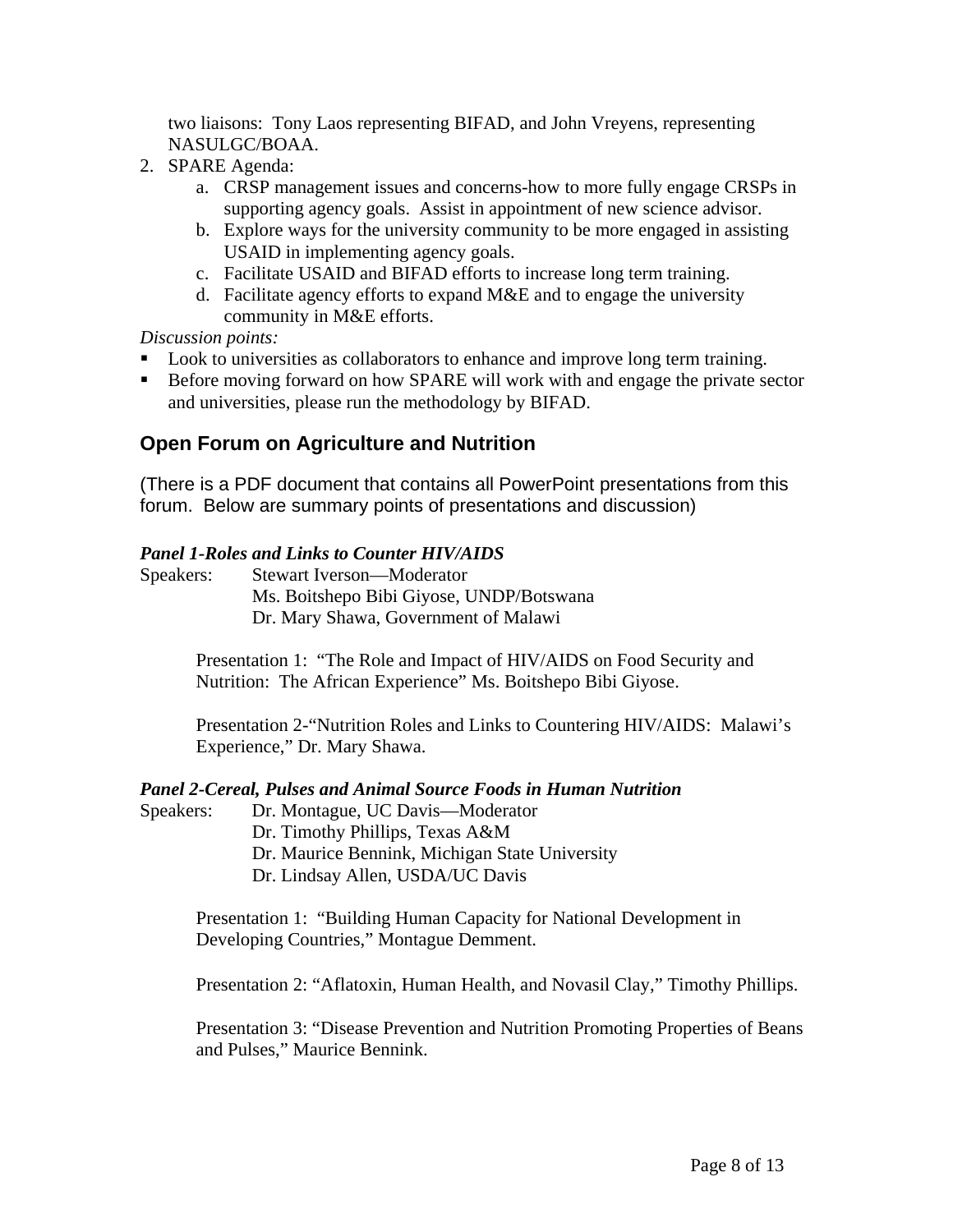Presentation 4: "Animal Sourced Foods to Improve Micronutrient Nutrition and Human Function in Developing Countries," Lindsay Allen

#### *Panel 3-Biotech: Opportunities and Challenges*

Speakers: Josette Lewis—Moderator Dr. Florence Wambugu, Africa Harvest Biotech Foundation International Mr. Jack Bobo, U.S. Department of State Ms. Josette Lewis, USAID Dr. Manjit Misra, Director, Biosafety Institute, Iowa State University

Presentation 1: "Biotechnology in the Context of International Development," Josette Lewis

Presentation 2: "Biotechnology Opportunities and Challenges," Florence Wambugu

Presentation 3: "State Department Outreach Activities on Agricultural Biotechnology," Jack Bobo.

Presentation 4: "Science Based Risk Assessment for Generation and Use of GM Products," Manjit Misra.

# **Reconvene BIFAD Meeting:**

## **Update on Long-term Training Pilots, John Thomas, USAID**

Two projects:

- 1. Pilots through ALO in Mali and East Africa (Kenya, Tanzania, and Uganda). It has started and is occurring with Montana State University (Mali) and Ohio State University (East Africa) as the lead universities. Seven participants are in the Mali program, two of which are women. The coursework in Mali is sandwiched, and those students will set up a biotechnology entrepreneurial center when they go home. 12 Students from East Africa have started degree training at Ohio State University and Michigan State University, 2 of which are women.
- 2. The other project is a collaborative design project with Zambia and Ghana. Michigan State University is taking the lead through the Bean/Cowpea CRSP. This is a performance improvement program, open to public and private sectors. An agent of change is selected to be trained in the US, and then will return to lead the thinking process. There were 11 institutions that applied in Zambia. There are some issues to be discussed. For example, we wanted the private sector to be involved, but they have a difficult time in letting their people go because they are already working with little resources, and cannot necessarily afford to send someone away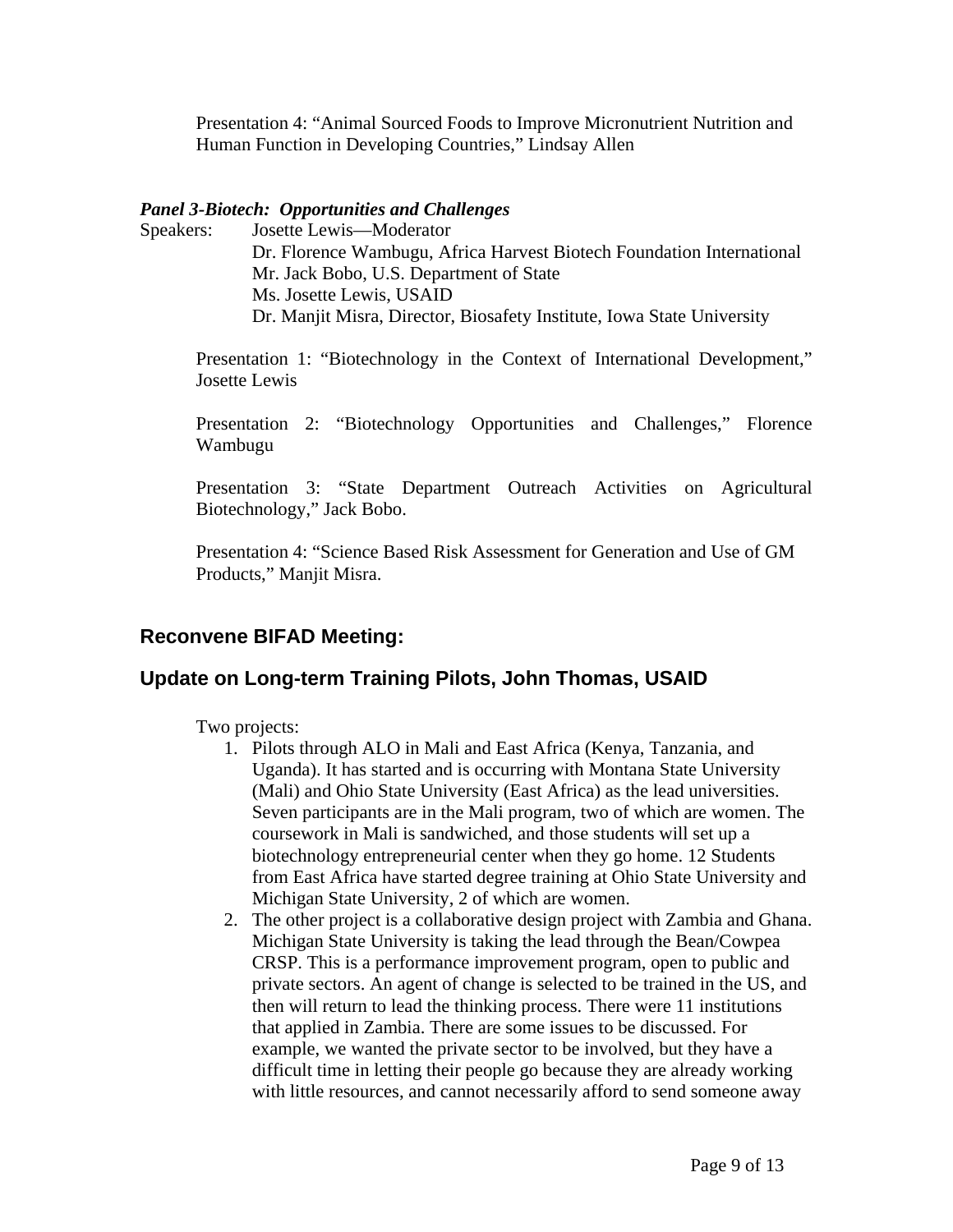for training, or those that work there do not have minimum requirements to attend school in the US. We have reserved 2 spots for private sector participants from Zambia. Missions have been very interested in this kind of training.

USAID wants to see missions include long term training as a tool. So far, all funds for training are coming from central funding. From the central bureau, we have provided about \$4.2 million for the BIFAD LTT and Borlaug Fellowship Programs for capacity building. For these current projects the WID Office provided \$500,000 for the Borlaug Women in Science program.

We will need to explore ways of making this a bigger initiative.

## **Post Award Progress on the SANREM and IPM CRSPs Theo Dillaha, Virginia Tech**

*Handout provided. There is a PDF version of the PowerPoint presentation.* 

Update on how the SANREM and IPM CRSPs are progressing since their award October 1, 2004.

### **Leader with Associates Leader with Associates**

- First two CRSPs using LWA model
- **Leader/Management Entity**
- Fully staffed and operating on first day
- **Leader aspects working well**

### **Research Programs**

Immediate Awards

- **IPM– Technology Transfer** 
	- o Partners and collaborators (20)
	- o Continuation of previous IPM activities
	- o \$880,000 over two years

## **SANREM– Knowledge Management**

- o Partners (8)
- o Synthesis of SA and NRM knowledge
- o \$720,000 over two years

### **Bridging Awards**

- o RFA within 2 weeks
- o 12 applications
- o 4 awards for \$381,042
- o Funding within 3 months

### **Competitive Planning Awards**

Funding for travel to host countries to:

- **IDENTIFY** research needs
- Consult with potential partners, stakeholders, & USAID Missions and Bureaus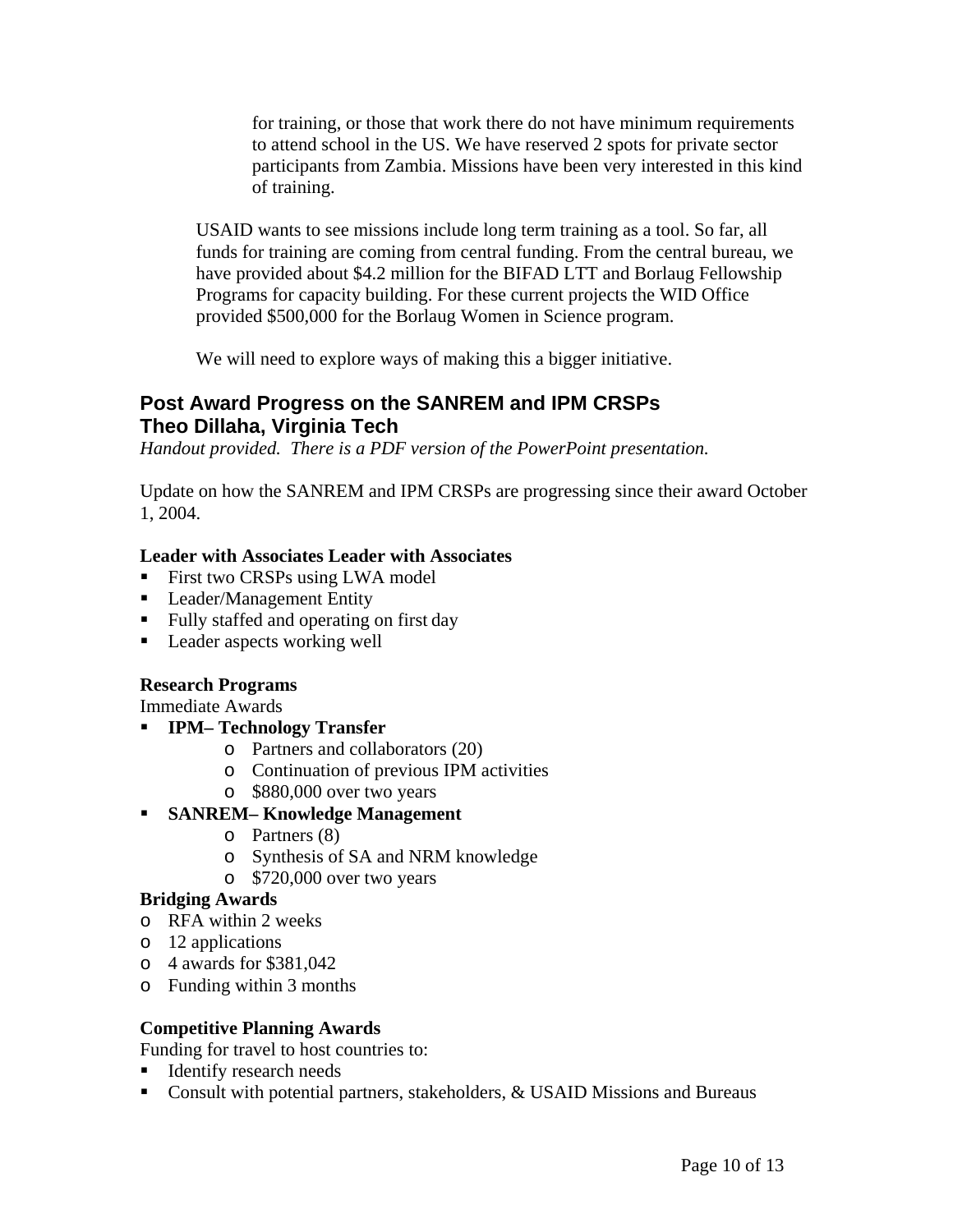Develop collaborative research plan strategic objectives.

### **SANREM Planning Awards**

- RFA within 3 months
- **Worldwide distribution**
- $\blacksquare$  74 applications
- **18 awards for \$702,444**
- **External Review Panel**
- Funding within 6 months

### **IPM Planning Awards**

- RFA within 2 months
- Worldwide distribution
- $\blacksquare$  30 applications
- $\blacksquare$  16 awards for \$259,000
- **External Review Panel**
- Funding within  $5$  months
- $+1$  long-term global impact assessment award

### **IPM Long-Term Research Awards**

- RFA within 2 months
- $\blacksquare$  17 Applications
- 1 without Planning Award
- **12 awards for \$7,000,000**
- External Review Panel
- Funding within 11 months
- 6 Regional Programs
- 6 Global Themes

#### **SANREM Long-Term Research Applications**

- **RFA** within 3 months
- 28 applications
- 10 without Planning Awards
- **External Evaluation Panel**
- $\blacksquare$  4 to 6 awards for \$6,350,000
- Funding within 15 months
- **Initial partners = 8 of 28**

#### **SANREM Long-Term Research Award Applications**

- 11% 3 Europe and Eurasia
- 41 Total Countries
- **39% 11 Africa**
- 14% 4 Asia and Near East
- 21% 6 Latin America & Caribbean
- $\blacksquare$  14% 4 Global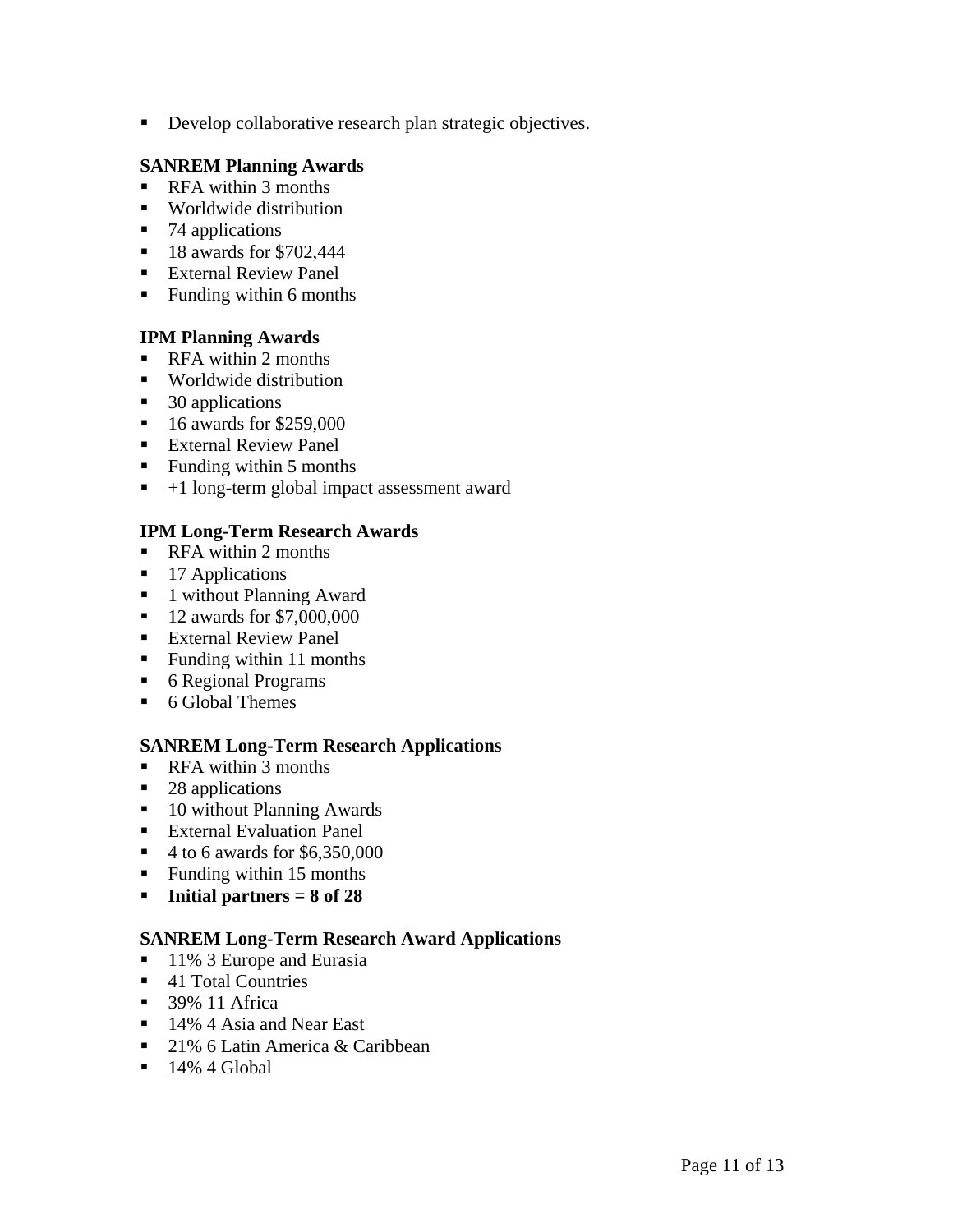### **Associate Awards**

- Funding from USAID Missions/Bureaus
- Leader and sub-awardees pre-qualified qualified
- **CRSP CTO** verifies technical fit with program description
- Award to Leader, who manages the Associate Award team.
- **Associate Award CTO/AO from Mission/Bureau**
- Goal:  $> $1$  million/year
- **IPM** has one \$375,000 award

\$1 million per year is a goal. Success will depend on establishing good working relationships and records with Missions. This will take time. IPM's Associate Award was result of accomplishments during the previous IPM CRSP.

### **Lessons Learned**

- IPM successful with AA because of pre Phase III activities.
- SANREM will take time because of new ME.
- Initial SANREM partners were confused as to what the advantage of being a partner was. Some indicated that they had put in significant effort in putting together the initial proposal, with limited benefits (1) systems coordinator grants in some cases; 2) networking and 3) earlier info on the RFA (which should not happen in future due to COI).

Add "external review panel to manage conflicts of interest". The MEs put in mechanisms to manage conflicts of interest. These mechanisms were in our proposals and were required by USAID. With respect to saying that consortium members shouldn't have any input into the RFA, point out that the RFA development process for SANREM was done during a meeting of consortium members. It's not like any one consortium member had an inside track.

The competitive process drives people to spread themselves thinly in order to be competitive. Also, whereas in the old days the ME could broker different research components, we no longer have this ability. For example, the IPM global themes are supposed to work with the winning regional programs, but each wrote his/her proposal with only limited knowledge of the other. Getting the global themes and the regional programs working together with separate budgets will be a big challenge. You don't have this same problem in SANREM

### *For more extensive information, see the PowerPoint presentation.*

#### *Discussion:*

Peter noted that he would like the SANREM CRSP to be able to say with great clarity 3 or 4 things that they CRSP will do over a 5 year period. He was of the opinion that the mandate of the CRSP right now is too much like university academia.

Tag Demment suggested that if USAID wants a CRSP to have a definitive list, that there needs to be consultation with USAID to decide the key issues, which is something that